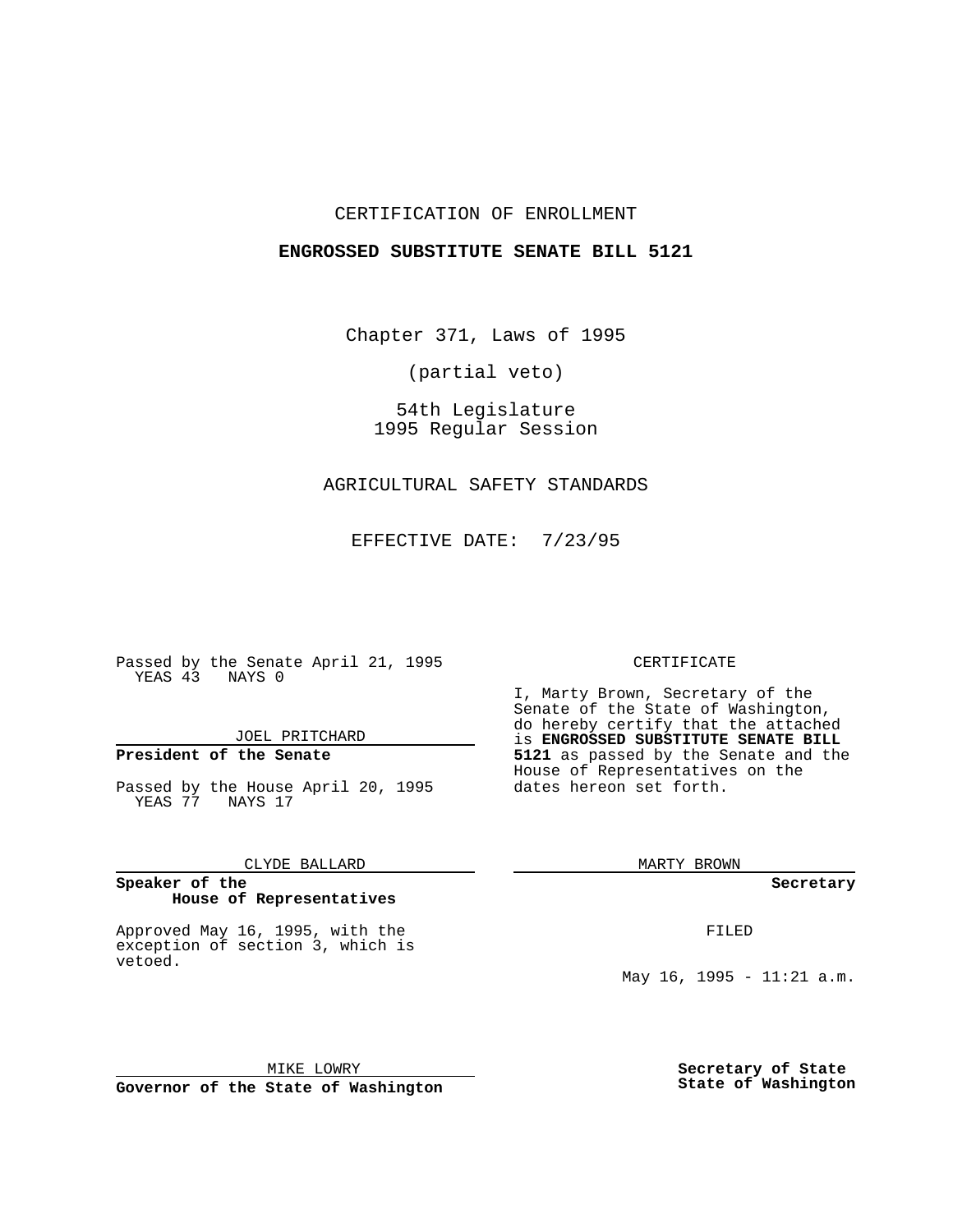# **ENGROSSED SUBSTITUTE SENATE BILL 5121** \_\_\_\_\_\_\_\_\_\_\_\_\_\_\_\_\_\_\_\_\_\_\_\_\_\_\_\_\_\_\_\_\_\_\_\_\_\_\_\_\_\_\_\_\_\_\_

\_\_\_\_\_\_\_\_\_\_\_\_\_\_\_\_\_\_\_\_\_\_\_\_\_\_\_\_\_\_\_\_\_\_\_\_\_\_\_\_\_\_\_\_\_\_\_

## AS AMENDED BY THE HOUSE

Passed Legislature - 1995 Regular Session

### **State of Washington 54th Legislature 1995 Regular Session**

**By** Senate Committee on Agriculture & Agricultural Trade & Development (originally sponsored by Senators Rasmussen, Morton, Snyder, Newhouse, Loveland, A. Anderson, Hochstatter, Haugen and Deccio)

Read first time 02/23/95.

1 AN ACT Relating to agricultural safety standards; adding new 2 sections to chapter 49.17 RCW; and creating new sections.

3 BE IT ENACTED BY THE LEGISLATURE OF THE STATE OF WASHINGTON:

4 NEW SECTION. **Sec. 1.** The legislature finds that:

5 (1) The state's highly productive and efficient agricultural sector 6 is composed predominately of family-owned and managed farms and an 7 industrious and efficient work force;

8 (2) A reasonable level of safety regulations is needed to protect 9 workers;

10 (3) The smaller but highly efficient farming operations would 11 benefit from safety rules that are easily referenced and agriculture-12 specific to the extent possible; and

 (4) There should be lead time between the adoption of agriculture safety rules and their effective date in order to allow the department of labor and industries to provide training, education, and enhanced consultation services to family-owned and managed farms.

17 NEW SECTION. **Sec. 2.** A new section is added to chapter 49.17 RCW 18 to read as follows: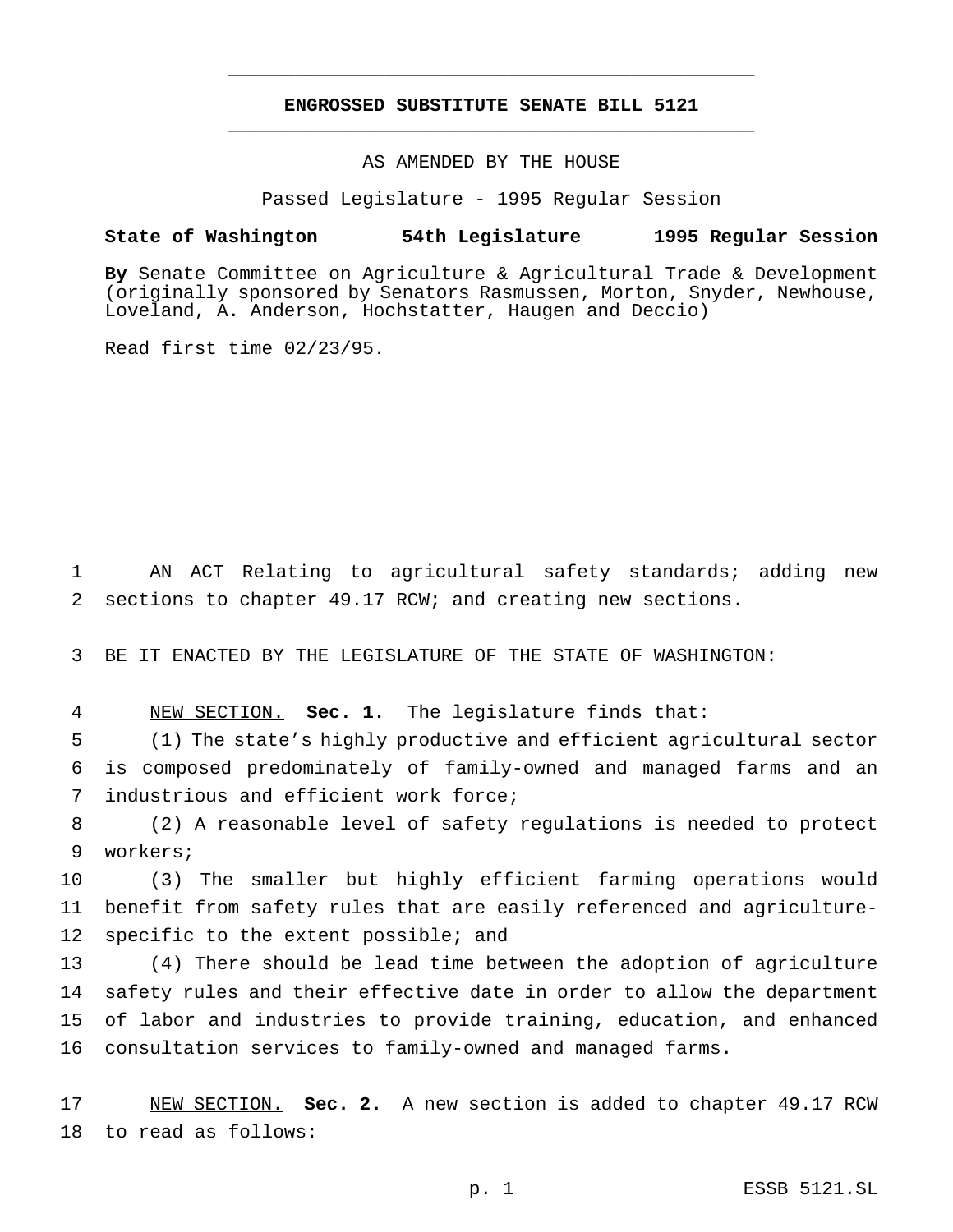(1)(a) Except as provided in (b) of this subsection, no rules adopted under this chapter amending or establishing agricultural safety standards shall take effect during the period beginning January 1, 1995, and ending January 15, 1996. This subsection applies, but is not limited to applying, to a rule adopted before January 1, 1995, but with an effective date which is during the period beginning January 1, 1995, and ending January 15, 1996, and to provisions of rules adopted prior to January 1, 1995, which provisions are to become effective during the period beginning January 1, 1995, and ending January 15, 1996.

 (b) Subsection (1)(a) of this section does not apply to: Provisions of rules that were in effect before January 1, 1995; emergency rules adopted under RCW 34.05.350; or revisions to chapter 296-306 WAC regarding rollover protective structures that were adopted in 1994 and effective March 1, 1995, and that are additionally revised to refer to the variance process available under this chapter.

 (2) The rules for agricultural safety adopted under this chapter must:

 (a) Establish, for agricultural employers, an agriculture safety standard that includes agriculture-specific rules and specific references to the general industry safety standard adopted under chapter 49.17 RCW; and

 (b) Exempt agricultural employers from the general industry safety standard adopted under chapter 49.17 RCW for all rules not specifically referenced in the agriculture safety standard.

 (3) The department shall publish in one volume all of the occupational safety rules that apply to agricultural employers and shall make this volume available to all agricultural employers before January 15, 1996. This volume must be available in both English and Spanish.

 (4) The department shall provide training, education, and enhanced consultation services concerning its agricultural safety rules to agricultural employers before the rules' effective dates. The training, education, and consultation must continue throughout the winter of 1995-1996. Training and education programs must be provided throughout the state and must be coordinated with agricultural associations in order to meet their members' needs.

 (5) The department shall provide, for informational purposes, a list of commercially available rollover protective structures for tractors used in agricultural operations manufactured before October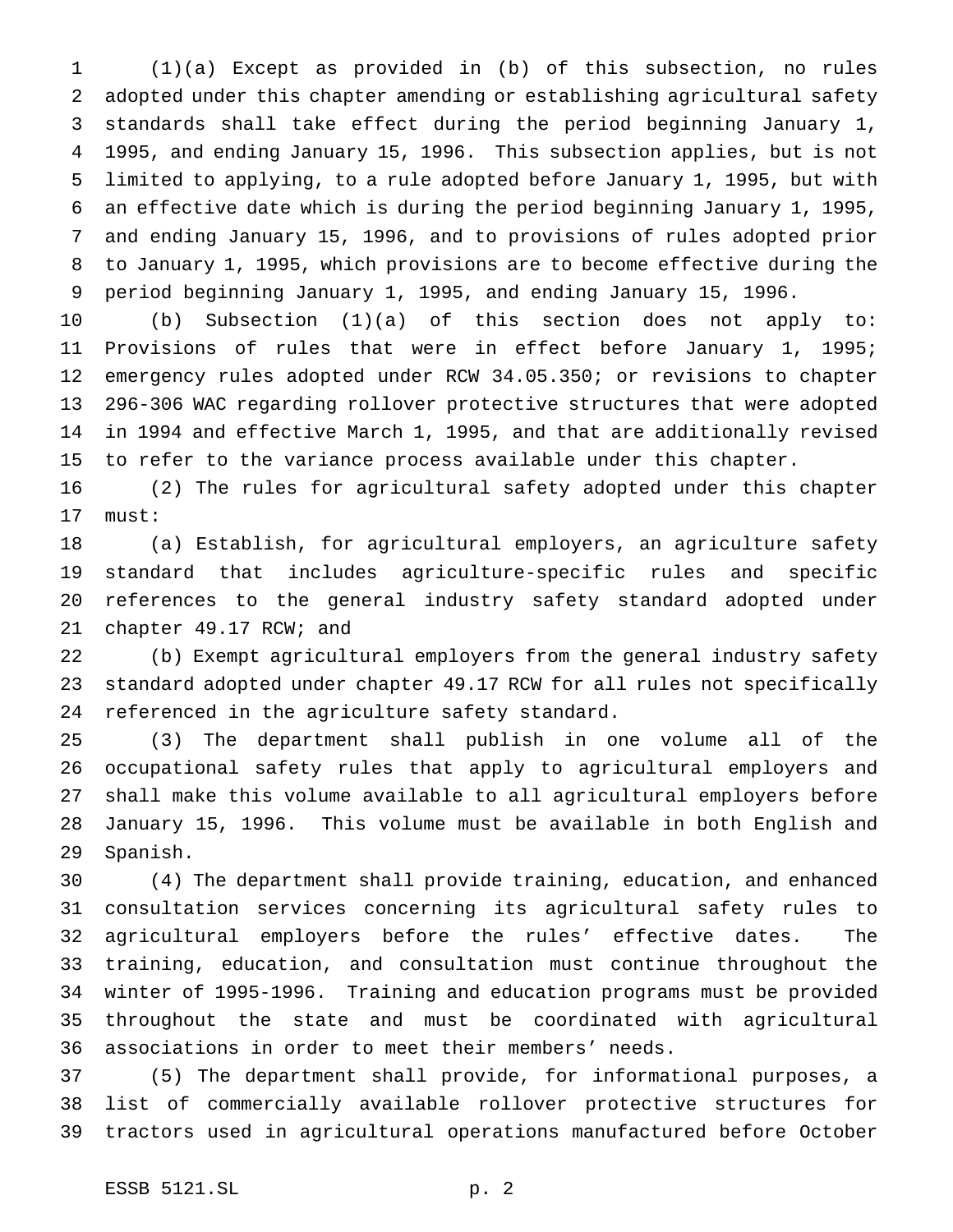25, 1976. The list must include the name and address of the manufacturer and the approximate price of the structure. Included with the list shall be a statement indicating that an employer may apply for a variance from the rules requiring rollover protective structures under this chapter and that variances may be granted in appropriate circumstances on a case-by-case basis. The statement shall also provide examples of circumstances under which a variance may be granted. The list and statement shall be generally available to the agricultural community before the department may take any action to enforce rules requiring rollover protective structures for tractors used in agricultural operations manufactured before October 25, 1976.

12 \*NEW SECTION. Sec. 3. A new section is added to chapter 49.17 RCW to read as follows:

 Other than rules published under section 2(3) of this act, the director may adopt, in accordance with chapter 34.05 RCW, rules 16 concerning agriculture safety, other than emergency rules, only:

 (1) As specifically required by federal law, and only to the extent 18 specifically required; or

 (2) As specifically authorized by statute enacted after the effective date of this section.

**\*Sec. 3 was vetoed. See message at end of chapter.**

 NEW SECTION. **Sec. 4.** Section 2(1) of this act is remedial in nature and applies to rules and provisions of rules regarding agricultural safety that would take effect after December 31, 1994.

> Passed the Senate April 21, 1995. Passed the House April 20, 1995. Approved by the Governor May 16, 1995, with the exception of certain items which were vetoed. Filed in Office of Secretary of State May 16, 1995.

Note: Governor's explanation of partial veto is as follows:

 "I am returning herewith, without my approval as to section 3, Engrossed Substitute Senate Bill No. 5121 entitled:

"AN ACT Relating to agricultural safety standards;"

 Engrossed Substitute Senate Bill No. 5121 is very good legislation which makes a number of changes related to agricultural safety standards. It provides equal treatment for farm workers in the area of workplace safety standards and provides technical assistance for agricultural employers.